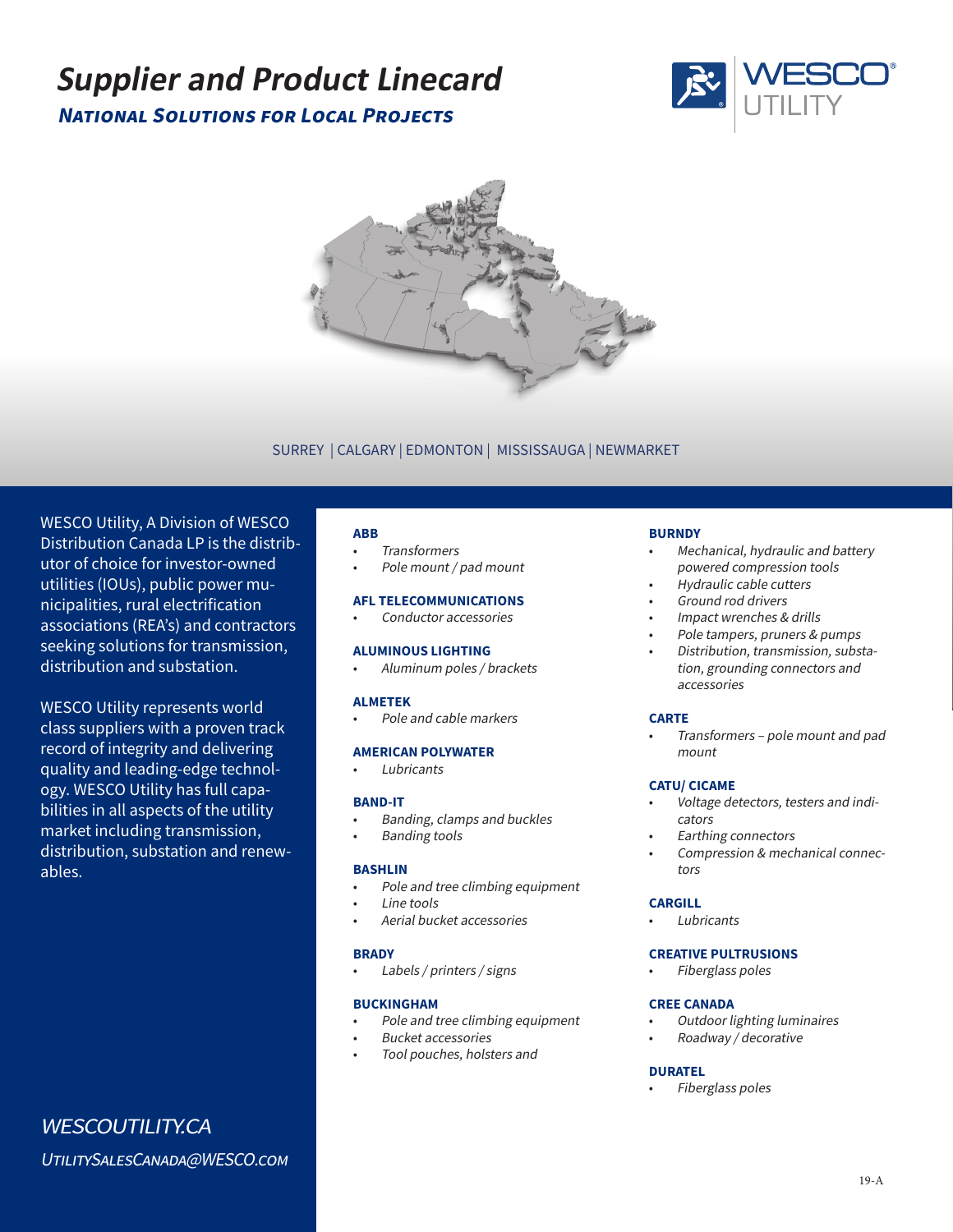# **Supplier and Product Linecard**

# **EATON - COOPER LIGHTING**

- Outdoor lighting luminaires
- Roadway / decorative

# **EATON - COOPER POWER SYSTEMS**

- Loadbreak elbows & accessories
- Reclosers, transformers & power capacitors
- Kearney live line tools
- Pad mount switchgear
- Fault indicators
- **Fuselinks**
- RD underground products
- Dielectric fluids

#### **ELASTIMOLD**

- 15-35kV, 200/600 AMP
- Separable URD connectors, cable joints, terminations and accessories

#### **EPAC**

- Straight line (strain) clamps
- Live line connectors
- Fiberglass guy strain insulators

#### **ERICO**

- Ground rods
- Cadweld

#### **FUSETEK**

• Fuses - low / medium voltage

#### **G&W**

**Switchgear** 

#### **GAMMA**

**Insulators** 

#### **GARANT**

• Digging spoons

#### **GE LIGHTING**

- Outdoor lighting luminaires
- Roadway / decorative

#### **PUPI (GEOTEK)**

• Pupi fiberglass products

#### **GENERAL CABLE**

- Power Cable medium / high voltage
- UG, URD/UD, OH

# **GREENLEE/FAIRMONT**

- Pipe bending equipment
- Cable pulling equipment
- Cutting and compression tools
- Hydraulic tools
- Testing equipment

#### **HAMMOND POWER SOLUTIONS**

• Dry type power transformers

#### **HASTINGS**

- Hot line tools & equipment
- Grounding & jumpering equipment
- Cutters & cover-up equipment
- Hoist & test instruments

#### **HENDRIX WIRE & CABLE**

- Aerial spacer cable systems
- Insulated overhead conductors
- Polyethylene pin insulators
- Power cable medium / high voltage

#### **H.K. PORTER**

• Hand and hydraulic cutting tools for ACSR, guy strand, cables, bolts, rods and chains

#### **HORSTMANN**

• Fault circuit indicators

#### **HUGHES BROTHERS**

• OH transmission and distribution products

# **HYDEL ENTERPRISES**

• Pole line hardware

#### **IFD**

• Transformer fault indicators

#### **ILSCO**

• Electrical connectors

# **IPEX**

- DB<sub>2</sub> piping
- PVC conduit

#### **JELCO – ELK RIVER**

- Tool bags
- Tool buckets
- Climbing belts
- Pole chokers
- Retractable lanyards
- Fall protection

#### **JOSLYN HI-VOLTAGE**

- Lighting controls
- Switching products
- Reclosers
- **Sectionalizers**
- **Interrupters**

# **KLEIN**

- Pole and tree climbers, safety belts, pouches and tool bags
- Complete line of electrician's and lineman's tools
- **Slings**
- **Lanyards**
- Cable pulling grips

#### **KRI-TECH**

• Portable gradient control

# **LAPP**

• Porcelain insulators

#### **LINDSEY**

• Transmission and distribution hardware

• Transmission & distribution pole line

• Distribution, substation & transmis-

• Fiberglass insulators & brackets

• HDPE slice boxes / pull boxes

• Stringing equipment

# **LUMEC LIGHTING**

hardware

• Mast arms

**MASTERNET**

**MILWAUKEE** • Tools

**NICO PRESS**

**MERSEN**

**NEXANS**

**NGK**

sion insulators • Connectors & clamps

Stringing equipment • Grounding products **Arrestors** 

Cable terminations

Vexar plastic netting

• Fuses - medium voltage

UG, OH conductors

• Connectors, sleeves

**NORDIC FIBERGLASS**

**Sectionalizers** 

**NOVA POLE INTERNATIONAL**

transmission poles

Polymer boxes

• Polymer and porcelain insulators

• Boxes, pedestals, transformer pads

Steel traffic, lighting, distribution and

19-A

**OLDCASTLE ENCLOSURE SOLUTIONS**

• Roadway & decorative lighting fixtures

**MACLEAN POWER SYSTEMS**